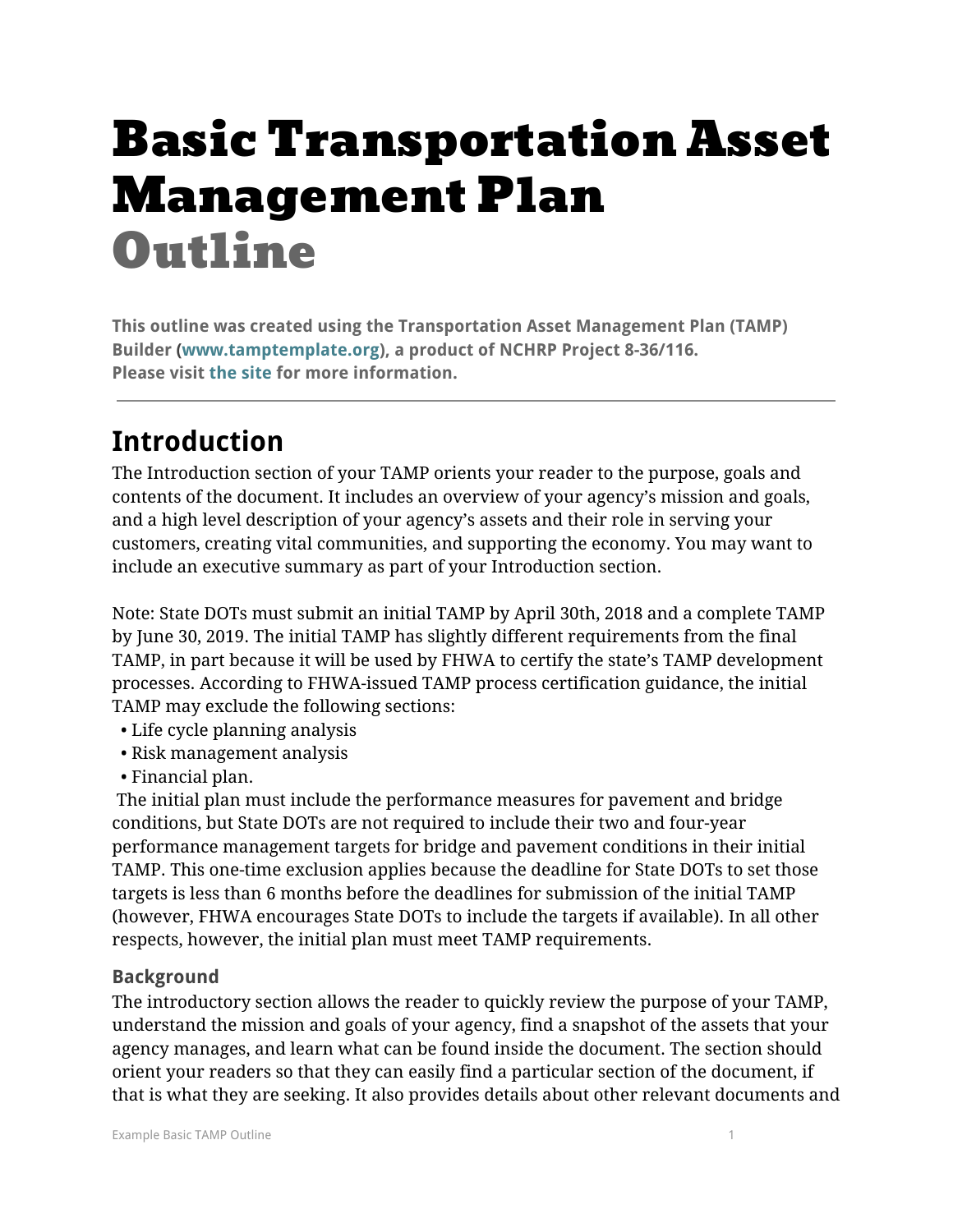how they might be linked to the TAMP. Finally, the introductory section includes an overview of the process for developing the TAMP, and ongoing implementation and updating activities.

TAMP development is an iterative process, and therefore it can be challenging to present the relevant sections in final form, in a linear manner and without reference to other sections. An executive summary can be used as a strategy for providing an overview of the final findings, conclusions and recommendations for the plan. An executive summary can be included as part of the introduction, or stand alone as its own section.

#### **What to Include**

The following may be included in the Introduction section of your TAMP:

• Executive Summary (or can stand alone as own section)

• Purpose of the Transportation Asset Management Plan including answers to the following questions:

(1) What is the current status of our assets?

(2) What is the required condition and performance of those assets?

(3) Are there critical risks that must be managed?

(4) What are the best investment options available for managing the assets?

(5) What is the best long-term funding strategy?

- Agency overview (including agency assets, state geography, demographics, governance, etc.)
- Agency mission and goals
- TAMP section overviews
- TAMP implementation and update process

Note: Because Basic's TAMP does not include a Regulatory and Legislative Requirements section, include any relevant language here (e.g. regarding MAP-21).

#### **References**

• Transportation Asset Management Plan Final Rule:

https://www.federalregister.gov/d/2016-25117

• Federal TAMP Requirements:

https://www.gpo.gov/fdsys/pkg/FR-2016-10-24/pdf/2016-25117.pdf

• Federal TAMP Guidance: https://www.fhwa.dot.gov/asset/guidance/certification.pdf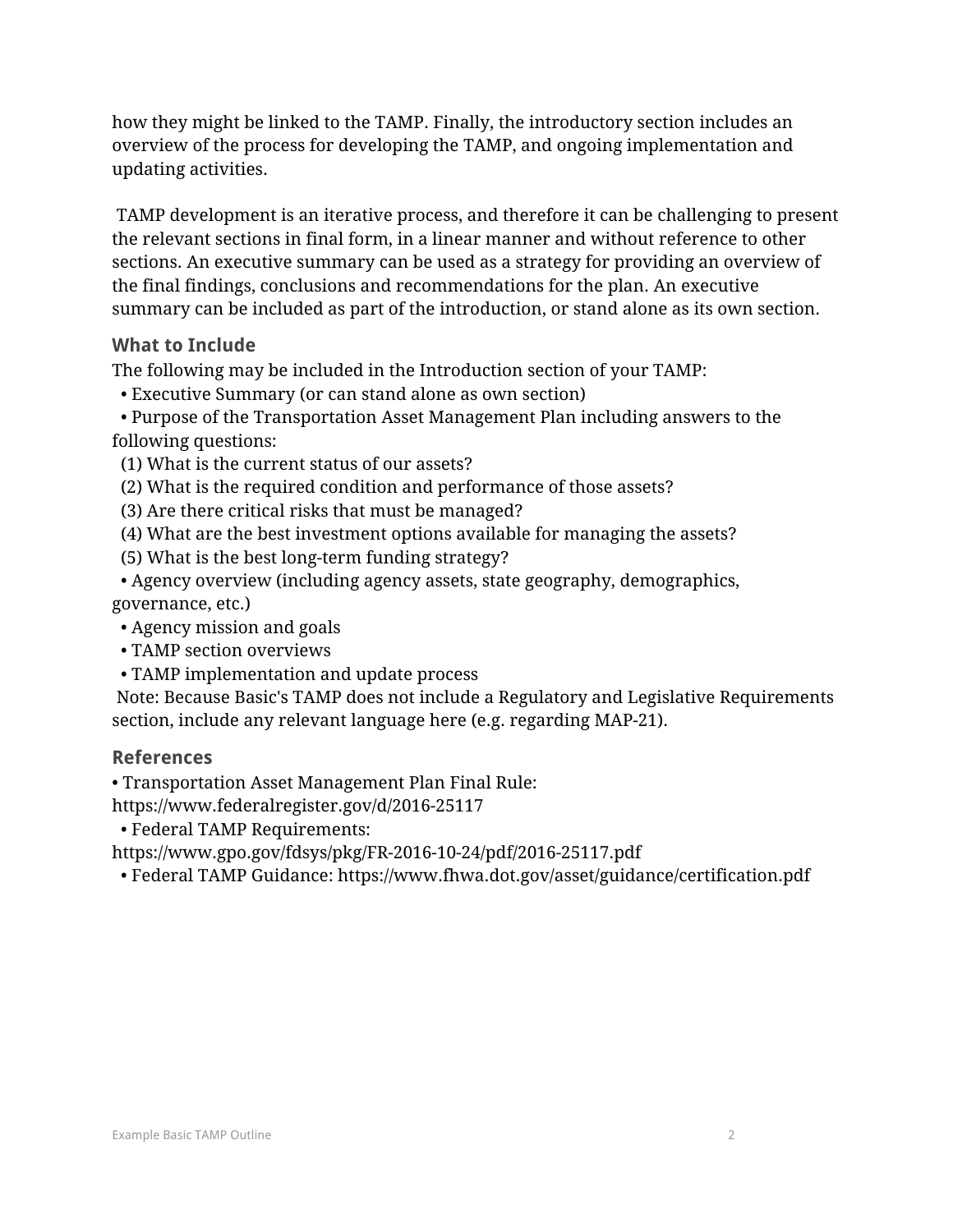# **Inventory and Condition**

The Inventory and Condition section of your TAMP provides an overview of the assets in your TAMP and a high level description of the current conditions of those assets (e.g. materials, components, age, condition rating, replacement value). All asset types and data discussed in subsequent sections will relate to the inventory included in this section. The assets will be presented by any asset classification system that your agency employs.

#### **Background**

You are required to include all pavement and bridge assets located on the NHS in your state, but you may include additional assets to allow for a more extensive management program. The asset types that you include should be reflected in the performance measures that you include in that section (e.g. any asset that will have performance data gathered should be listed in your inventory). If your agency has historic asset data, that can also be included in this section.

The level of detail at which you present your asset inventory will depend upon:

1. The data you have available;

2. The methods your agency uses to make asset maintenance decisions (e.g. do you break assets down to the component level for maintenance); and

3. The performance measures that you use to track conditions.

If your agency's asset inventory is extensive, you may consider including the full inventory in an appendix and providing only a high level summary (e.g. count by functional class and system) in this section of your TAMP.

#### **What to Include**

The following may be included in the Inventory and Condition section of your TAMP:

• A list (summary or count) of all assets for which your agency chooses to include in the TAMP (with the possibility of a full inventory included as an appendix). This must include all NHS pavement and bridges in your state, regardless of owner.

#### • Historic data,

• Corresponding condition and performance data for those assets (likely to be presented in tabular format, with details in an appendix).

Note: The TAMP rule requires that agencies produce an estimate of asset value for NHS pavements and bridges. If you have not included an asset valuation section in your TAMP a tabulation of asset values should be included here.

Note: As you have not included a Data Management section in your TAMP, a summary of how data on the inventory are managed should also be described here.

Note: As you have not included a Process Improvements section in your TAMP, a summary of how you agency uses data to consider adjustments to the process could be described here.

Note: As you have not included a Future Demand section in your TAMP, a description of how future growth will impact asset needs could be included here.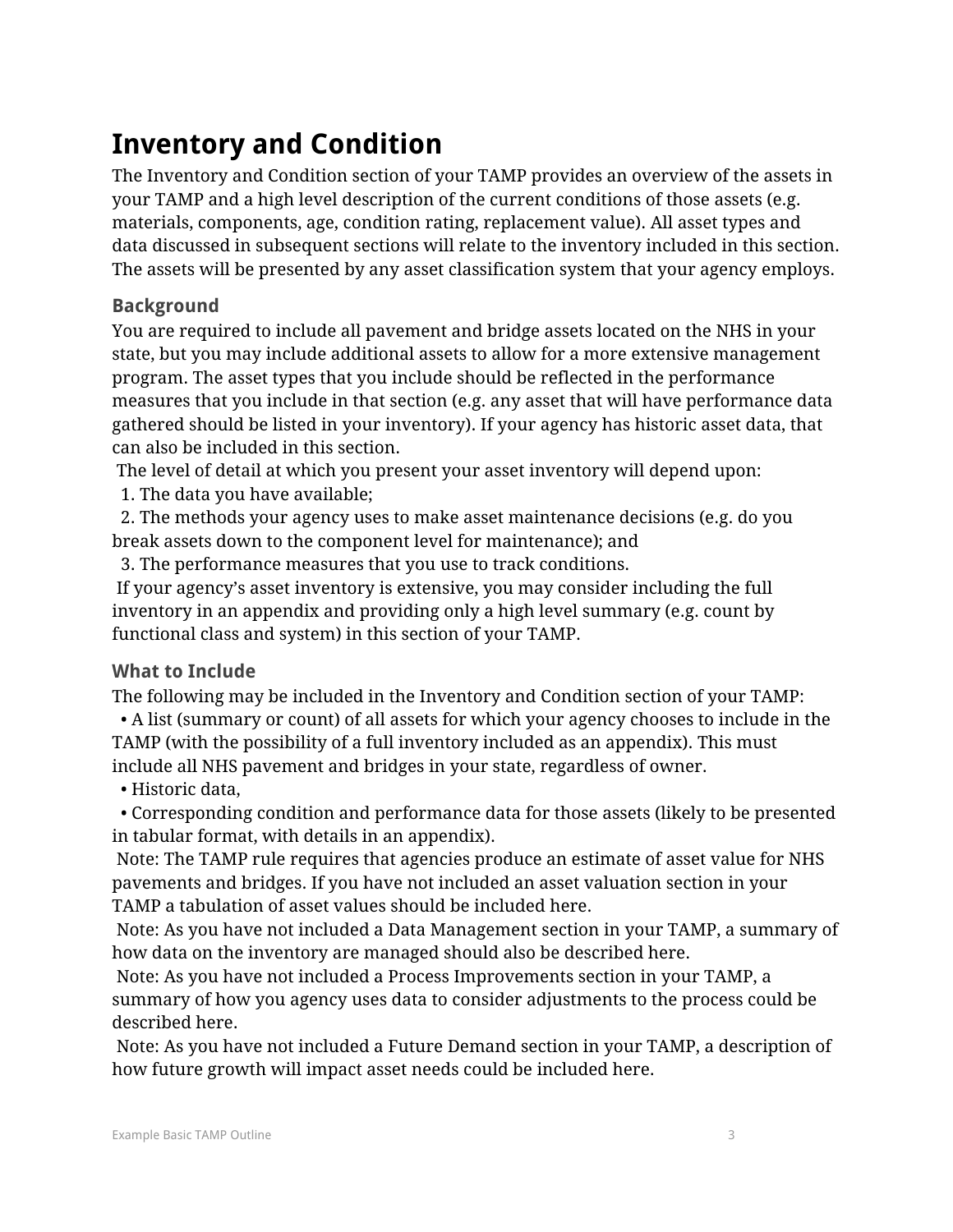#### **References**

• Transportation Asset Management Plan Final Rule: <https://www.federalregister.gov/d/2016-25117>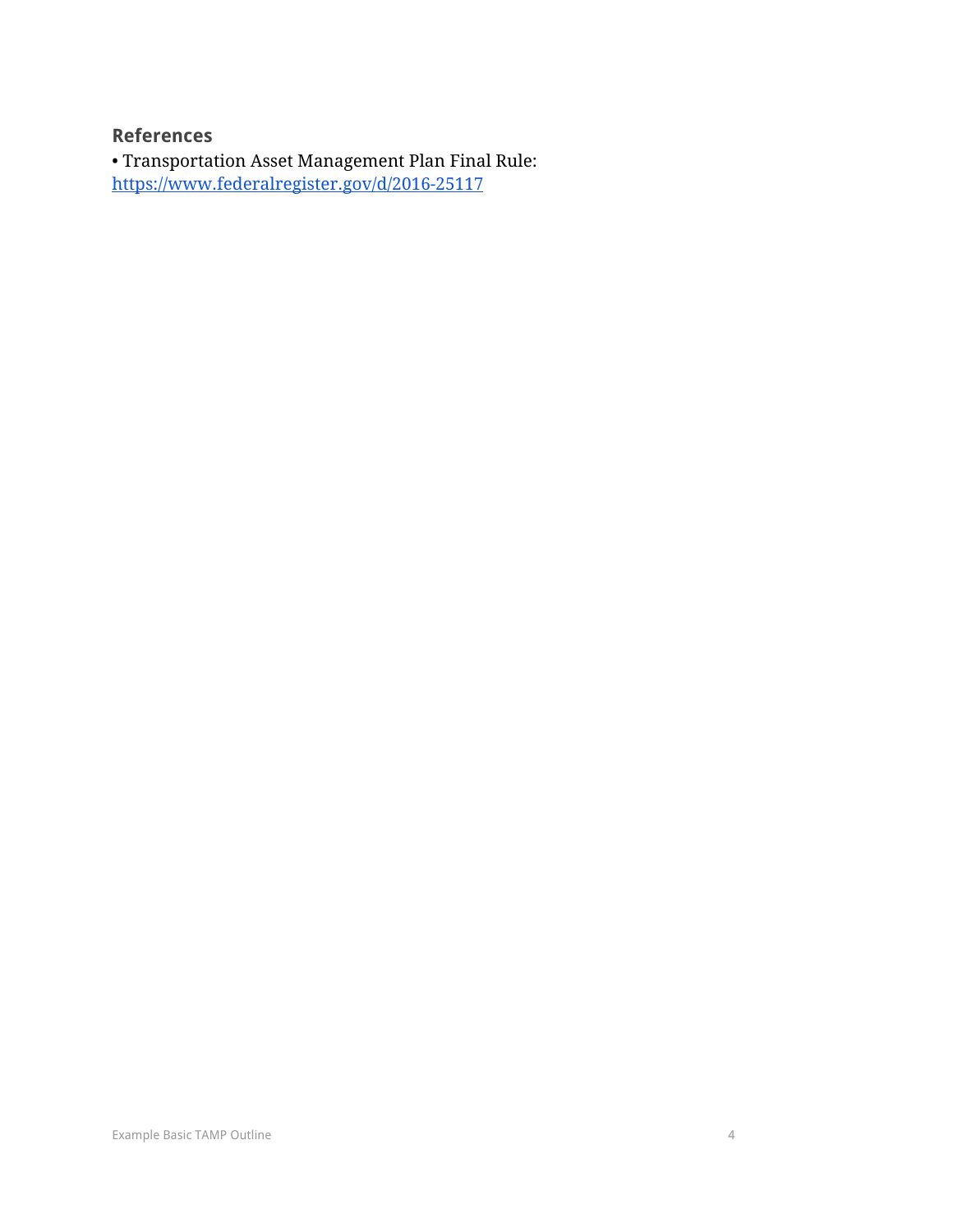# **Objectives and Measures**

The Objectives and Measures section of your TAMP provides an overview of the measures that you are using to track and manage your assets' performance. These measures will provide data relevant to asset condition and management practices, but are selected to support your agency's overall goals and objectives. This section provides highlights of the ways that asset management program activities are driving measures in the desired direction, and are working to support agency-wide goals and objectives.

#### **Background**

The objectives included in your TAMP should provide a description of what your agency intends to achieve through transportation asset management plans and processes. These may be linked to, or in some cases synonymous with, those objectives that have been established at the agency-wide level. They will all be supportive of the agency-wide purpose and mission.

You must include the performance measures for NHS pavement and bridge condition established in 23 CFR Part 490. Your agency may also include other performance measures to supplement the required measures in your TAMP. Your performance measures selected for the management of assets will:

- provide you with your baseline asset conditions;
- help you track your progress across program areas;
- predict how conditions are likely to change in the future; and
- provide a level of conditions or performance to which you are striving.

The measures should be quantifiable using the data that your DOT is currently collecting. Most (if not all) of the measures you will use for your TAMP are likely among those that your DOT is already collecting, and may be used in other program areas.

#### **What to Include**

The following may be included in the Objectives and Measures section of your TAMP:

• An overview of your agency's objectives and measures, with discussion of the elements that link directly to asset management;

- A description of the objectives of your TAM program;
- A description of the measures for your TAM program, linked to your objectives;
- Current asset baseline conditions, reported through performance measures;

• A snapshot of how the agency hopes those measures to move, for the objectives to be met; and

• A discussion of your agency's process of measuring, tracking, reporting and revising the measures (and objectives, if warranted), or a reference to the Performance Assessment section.

Note: if you have not included an Environmental Sustainability section in your TAMP, a mention of how your agency is managing that issue with respect to assets can be included here.

Note: if you have not included a Communications and Reporting section in your TAMP, a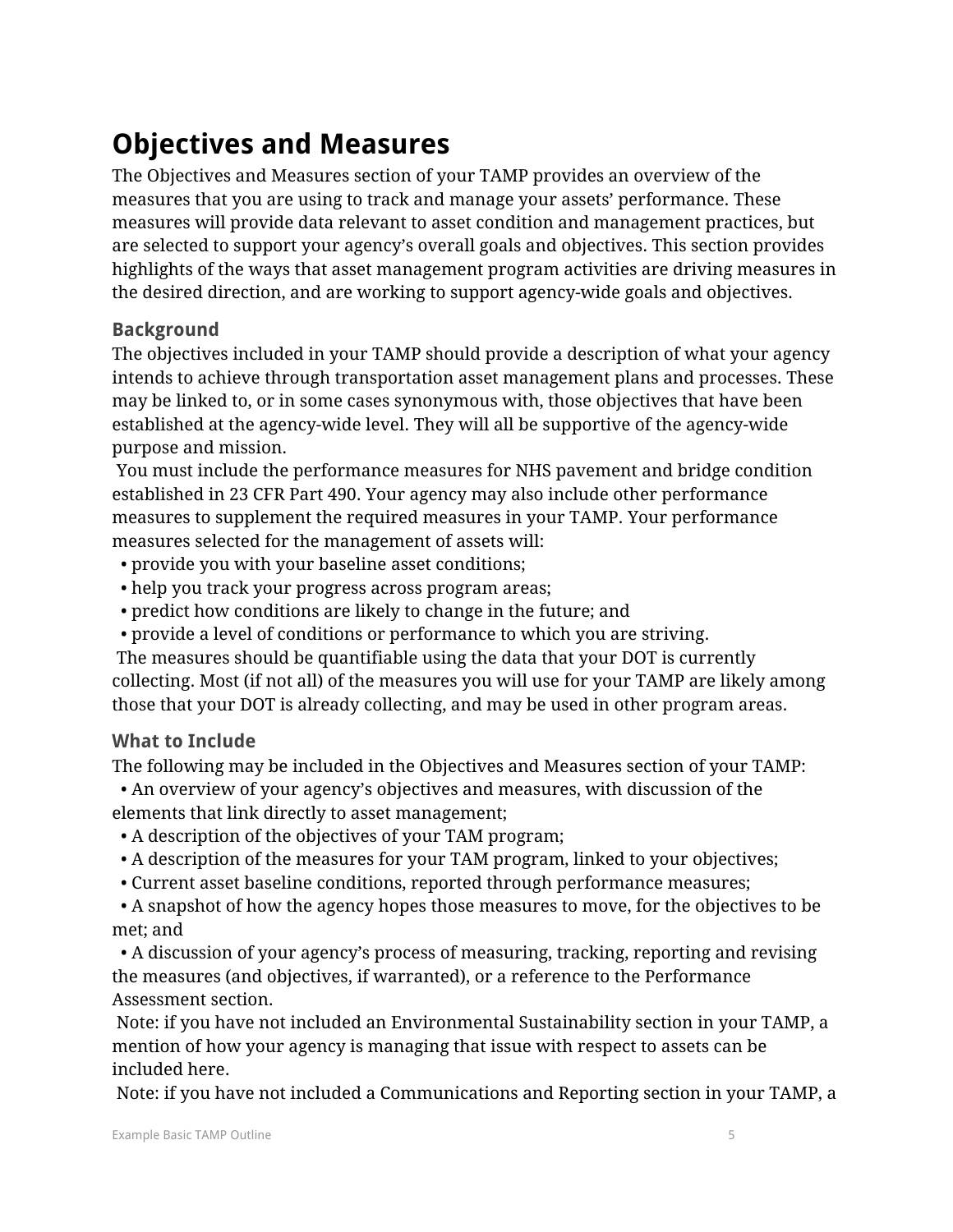discussion of how your agencies uses measure to communicate with stakeholders and decision makers can be included here.

#### **References**

• National Performance Management Measures; Assessing Pavement Condition for the National Highway Performance Program and Bridge Condition for the National Highway Performance Program.: <https://www.federalregister.gov/d/2017-00550>

• NCHRP Report 551 - Performance Measures and Targets for Asset Management: [http://onlinepubs.trb.org/onlinepubs/nchrp/nchrp\\_rpt\\_551.pdf](http://onlinepubs.trb.org/onlinepubs/nchrp/nchrp_rpt_551.pdf)

• NCHRP Report 666 - Target-Setting Methods and Data Management to Support Performance-Based Resource Allocation by Transportation Agencies - Volume I: Research Report, and Volume II: Guide for Target Setting and Data Management: [http://onlinepubs.trb.org/onlinepubs/nchrp/nchrp\\_rpt\\_666.pdf](http://onlinepubs.trb.org/onlinepubs/nchrp/nchrp_rpt_666.pdf)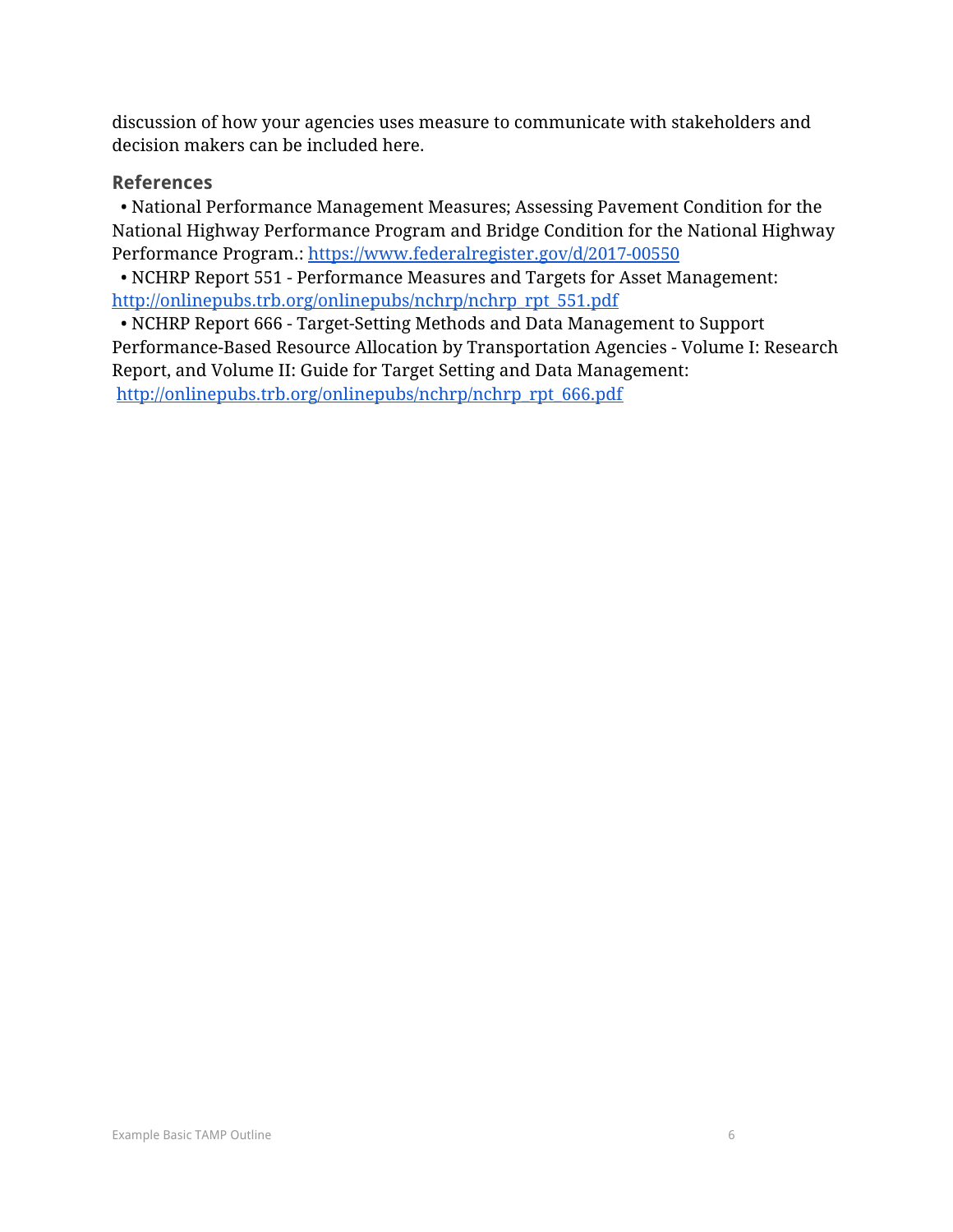### **Performance Assessment**

The Performance Assessment section of your TAMP describes how your agency is doing with respect to measures, objectives and level of service goals that relate to asset management. It provides a description of where your agency stands with respect to measures, targets, and goals, what is required to meet goals and targets, and what is likely to happen given the actual budget. It also provides a description of the process by which your agency tracks performance (e.g. data collection, analysis, revision of policies or targets). It may also detail the internal strategies that the agency employs to effectively and efficiently share data among departments.

#### **Background**

State DOTs are required to establish a process for conducting a performance gap analysis. This analysis must include two and four year targets as required in 23 CFR 90, performance gaps for NHS pavements and bridges, and strategies to close or address the gaps. The analysis should also include 10 year targets, covering the time frame of the TAMP.

The final rule on TAM defines 'performance gap' as "the gaps between the current asset condition and state DOT targets for asset condition…". Your performance assessment should also include the gaps between predicted asset condition and state DOT targets for asset condition.

#### **What to Include**

The following may be included in the Performance Assessment section of your TAMP:

• The reporting of relevant performance measures and current conditions, and a comparison to goals and objectives

• Gap analysis showing current condition; two, four and ten year targets; two, four, and ten year performance projections

• An explanation of how these are linked to other sections of the TAMP (e.g. Objectives & Measures, Level of Service)

• A description of how these measures fit within the overall agency measures

• A description of the ways in which the measures support decision-making and program adjustment within the agency

• Process for conducting performance gap analysis to identify deficiencies hindering progress toward improving or preserving the NHS and achieving and sustaining the desired state of good repair.

Note: if you have not included a Current Methods and Tools section in your TAMP, a summary of how what data tools your agency uses to capture and analyze data for performance monitoring should be included here.

#### **References**

• National Performance Management Measures; Assessing Pavement Condition for the National Highway Performance Program and Bridge Condition for the National Highway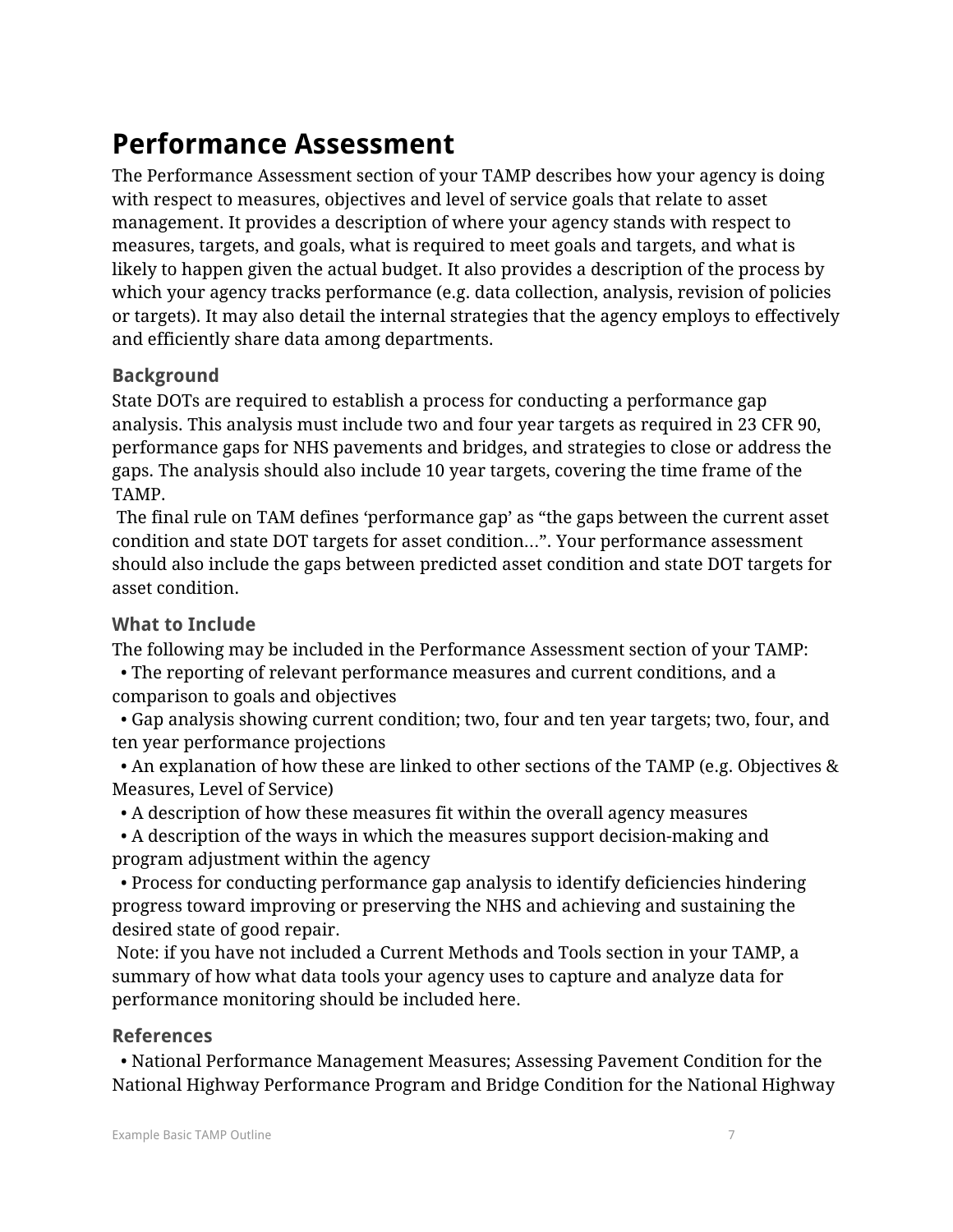Performance Program.: <https://www.federalregister.gov/d/2017-00550>

• NCHRP Report 551 - Performance Measures and Targets for Asset Management: [http://onlinepubs.trb.org/onlinepubs/nchrp/nchrp\\_rpt\\_551.pdf](http://onlinepubs.trb.org/onlinepubs/nchrp/nchrp_rpt_551.pdf)

• NCHRP Report 666 - Target-Setting Methods and Data Management to Support Performance-Based Resource Allocation by Transportation Agencies - Volume I: Research Report, and Volume II: Guide for Target Setting and Data Management: [http://onlinepubs.trb.org/onlinepubs/nchrp/nchrp\\_rpt\\_666.pdf](http://onlinepubs.trb.org/onlinepubs/nchrp/nchrp_rpt_666.pdf)

• FHWA TPM Toolbox: [https://www.tpmtools.org](https://www.tpmtools.org/)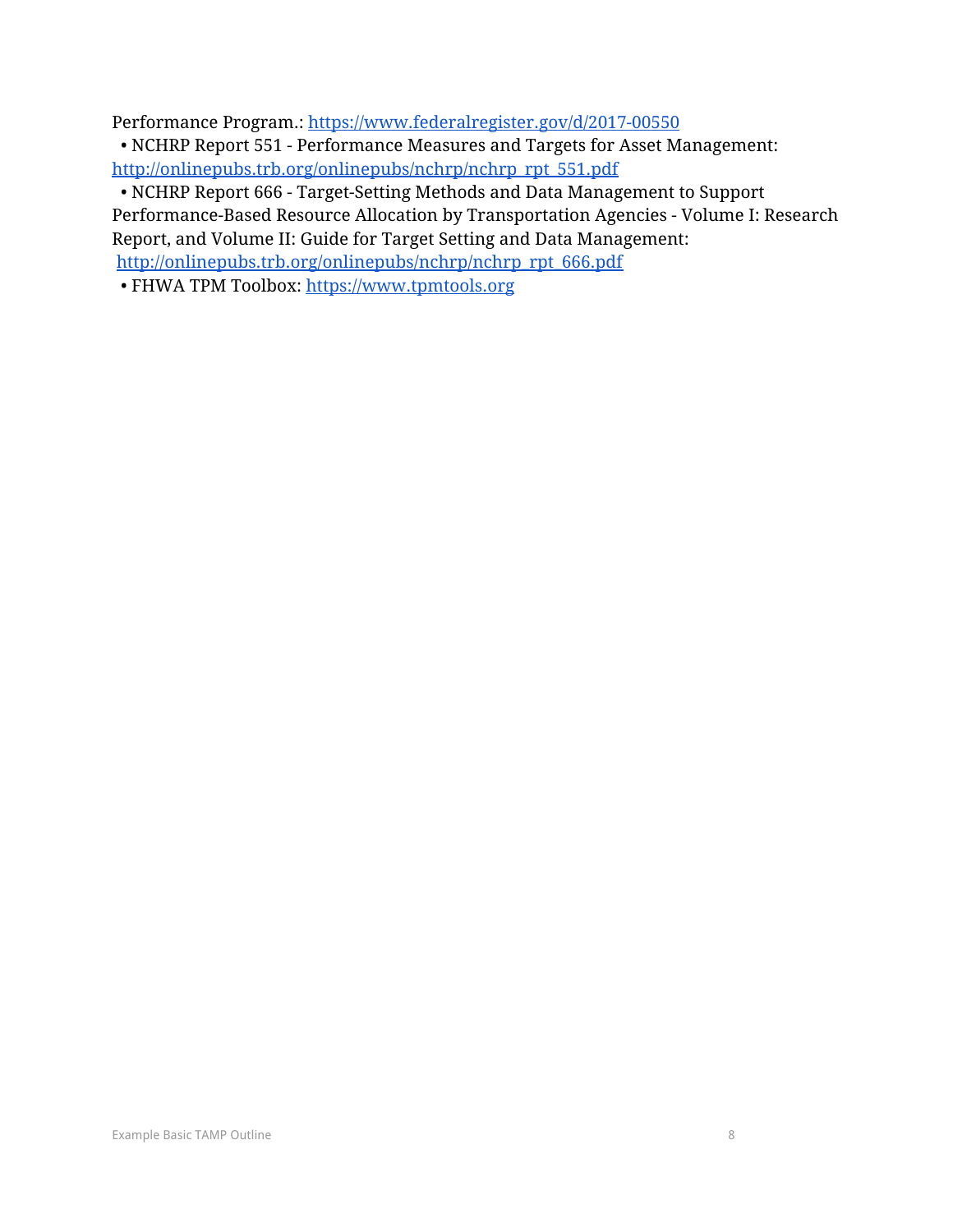# **Lifecycle Planning**

The Lifecycle Planning section of your TAMP describes your agency's process for management of the lifecycle of your assets. A lifecycle plan is a strategy for managing a group of assets with the aim of maintaining a specific level of service while minimizing costs. Consideration of the lifecycle though the management of assets ensures that your agency is getting the highest and best use out of your infrastructure. This section includes a description of the process behind this management, as well as how your asset data supports and informs this policy.

#### **Background**

Lifecycle planning is completed at the asset group, or sub-group level. Each lifecycle plan will consider the following for each asset type:

- Replacement cost
- Deterioration curves (for asset or component, as appropriate)
- Desired level of service, and risk associated with loss or reduction in service
- Maintenance strategies and impact on deterioration rate
- Maintenance costs

• Sustainability and environmental considerations of maintenance, rehabilitation and replacement

#### **What to Include**

The following may be included in the Lifecycle Planning section of your TAMP:

- Lifecycle plans for each asset type, or asset sup-group
- Description of how relationship between lifecycle plans and performance measures

• Description of the implementation of lifecycle management into the agency's decision making process

- Process for the development of a financial plan
- Estimated cost of expected future work to implement investment strategies
- Estimated funding levels
- Future funding sources

- NHS pavement and bridge asset valuation and the investment necessary to maintain asset value

Note: if you have not included an Asset Valuation section in your TAMP, a description of how your agency measures the value of your assets could be included here.

#### **References**

• Using a Life Cycle Planning Process to Support Asset Management: [https://www.fhwa.dot.gov/asset/pubs/life\\_cycle\\_planning.pdf](https://www.fhwa.dot.gov/asset/pubs/life_cycle_planning.pdf)

• NCHRP Report 545 - Analytical Tools for Asset Management:

[http://onlinepubs.trb.org/onlinepubs/nchrp/nchrp\\_rpt\\_545.pdf](http://onlinepubs.trb.org/onlinepubs/nchrp/nchrp_rpt_545.pdf)

• UK Roads Liaison Group Lifecycle Planning Guidance (Chapter 9):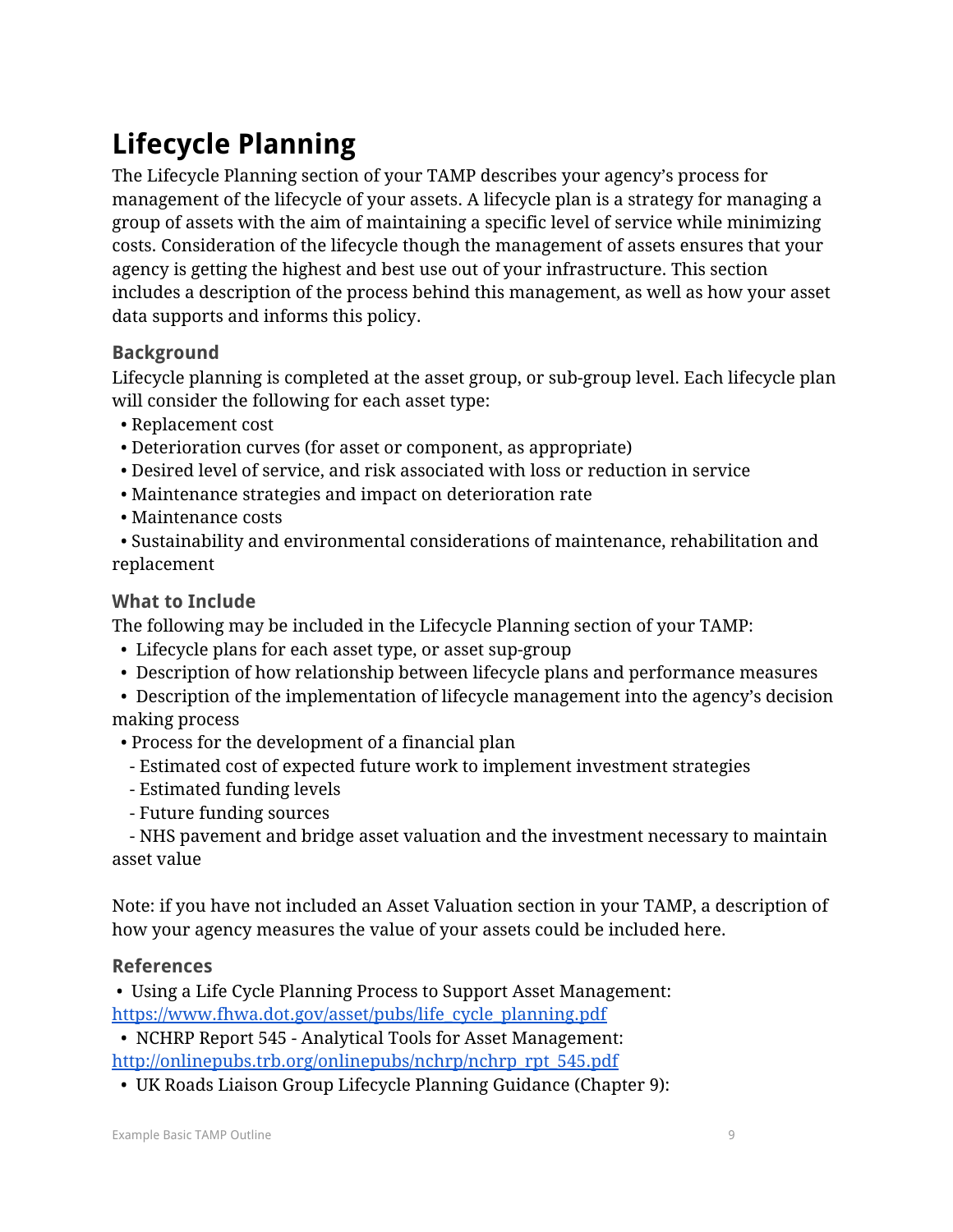[http://www.ukroadsliaisongroup.org/en/utilities/document-summary.cfm?docid=5C49F48](http://www.ukroadsliaisongroup.org/en/utilities/document-summary.cfm?docid=5C49F48E-1CE0-477F-933ACBFA169AF8CB) [E-1CE0-477F-933ACBFA169AF8CB](http://www.ukroadsliaisongroup.org/en/utilities/document-summary.cfm?docid=5C49F48E-1CE0-477F-933ACBFA169AF8CB)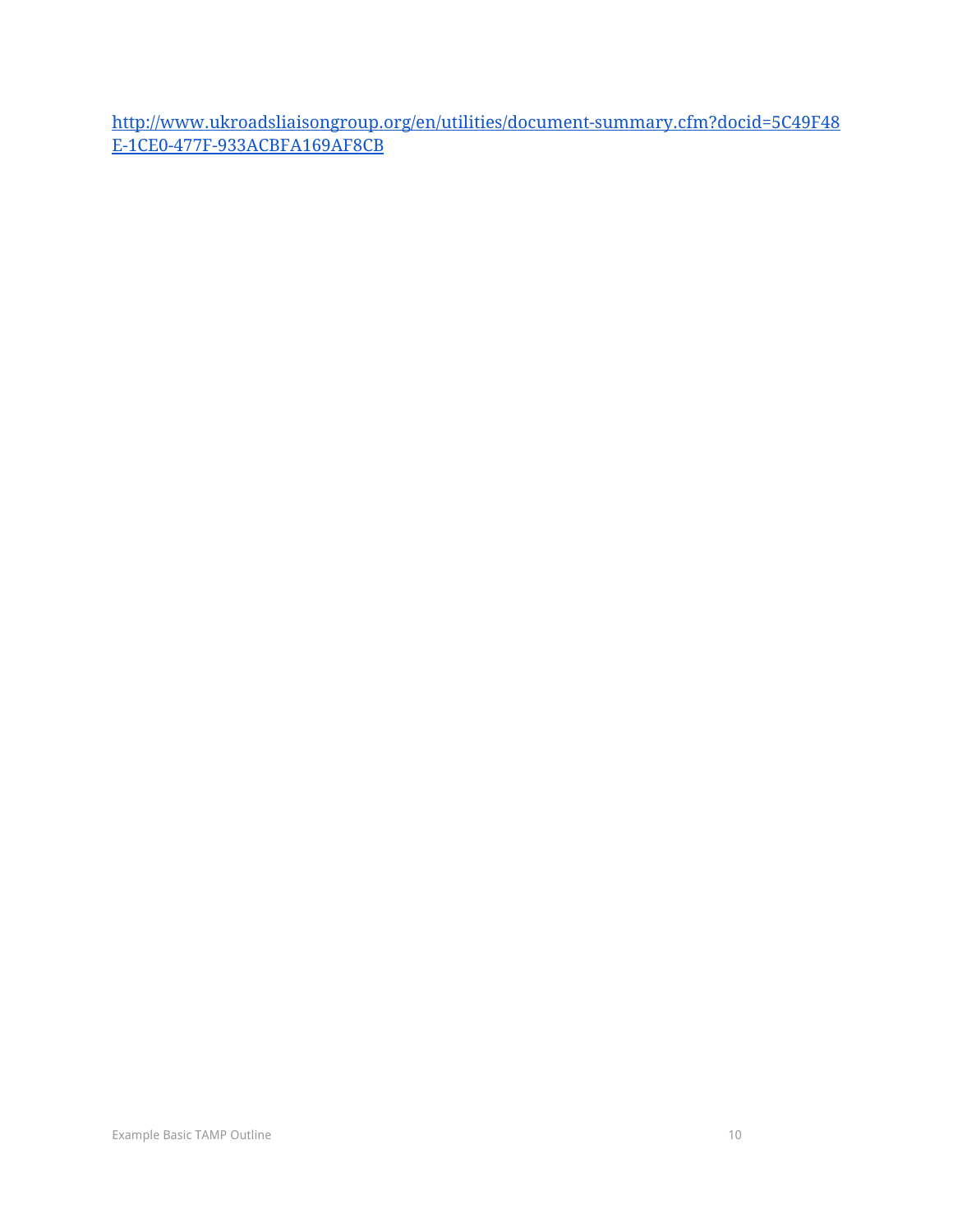# **Risk Management**

The Risk Management section of your TAMP will discuss the concept of risk, how your agency has incorporated it into TAM, and the ways in which the consideration of risk informs maintenance practices, asset replacement or rehabilitation, and emergency response. If your agency uses a risk register, that should be included in this section.

The five-part FHWA publication, Risk-Based Transportation Asset Management, provides the following definitions of risk and risk management:

Risk is the positive or negative effects of uncertainly or variability upon agency objectives.

Risk management is the cultures, process and structures that are directly towards the effective management of potential opportunities and threats.

#### **Background**

Each state's TAMP must be "risk-based." Risk management considerations in asset management have focused primarily on bridges and tunnels, but all of your agency's policies and decisions may be viewed through the lens of risk.

For each asset to be considered, you will calculate the following:

1. Likelihood of an extreme event (e.g. flood, earthquake, asset failure), expressed as a probability.

2. Consequences to the asset (as a category of the damage of loss of function); and

3. Effects (e.g. on agency mission, life, environment, users, etc.).

To present these categories, many DOTs create a risk register, or identify a range of criticality ratings. You may find it easiest to present this in a matrix format, displaying the associated risk (either by risk type for each asset, or by type of asset). From there, you will be able to include a risk factor in project prioritization, mitigation plans, inspections, or maintenance activities.

As part of a separate FHWA rule, states must conduct a statewide evaluation of the State's existing roads, highways, and bridges eligible for emergency funding, that have required repair and reconstruction activities on two or more occasions due to emergency events, to determine if there are reasonable alternatives to any of these roads, highways, and bridges. The evaluation shall consider the risk of recurring damage and cost of future repair under current and future environmental conditions. A summary of the evaluation shall be included as part of the TAMP.

#### **What to Include**

The following sub-sections may be included in this section of your TAMP:

- Agency-wide risk management strategy
- Risk management process for TAM
- Risk-based asset inspections
- Risk-based maintenance planning and practices
- Emergency response plans
- Risk management monitoring, reporting and revising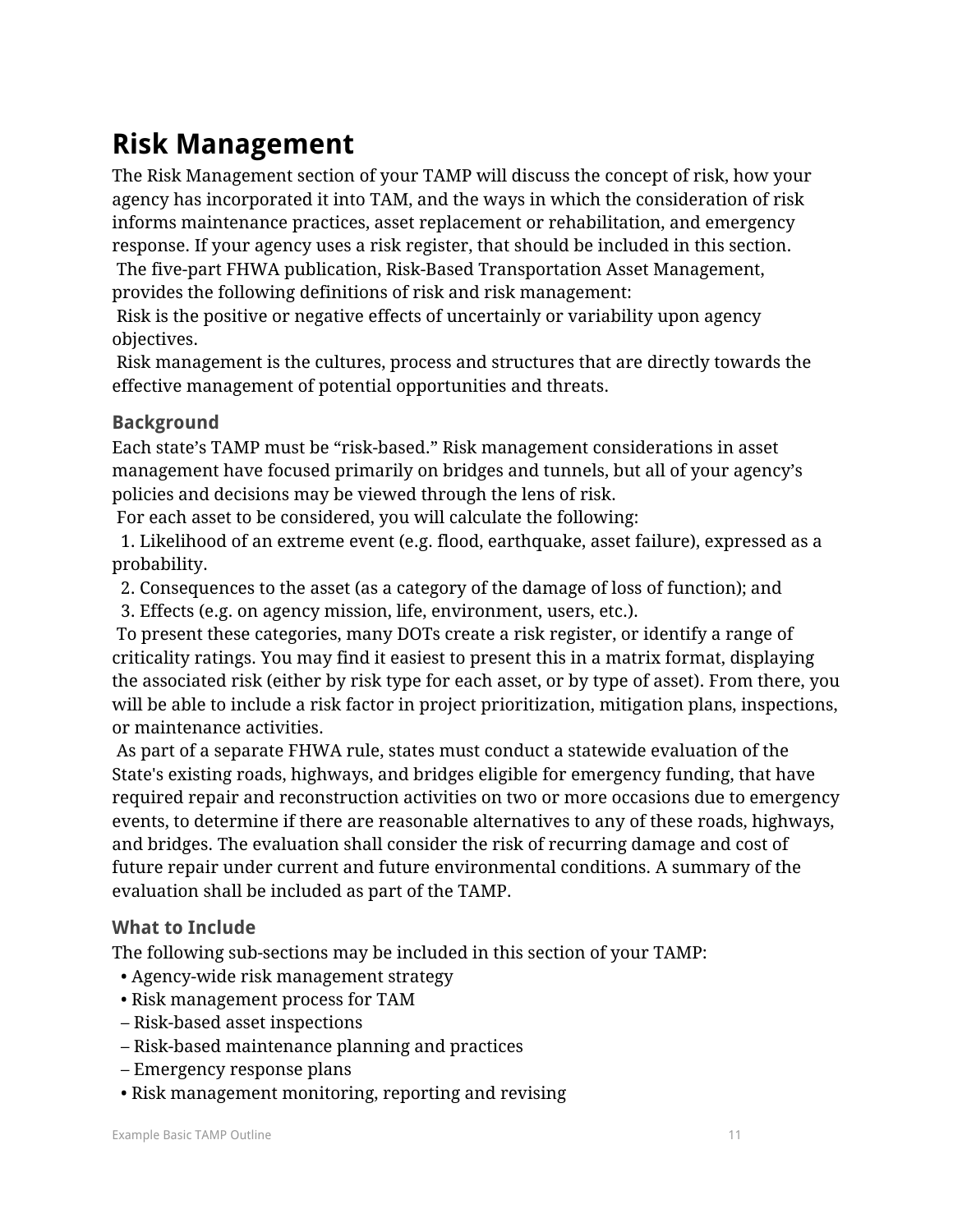- Your agency's risk register
- Process for developing a risk management plan
- Identification
- Assessment
- Evaluation and prioritization
- Mitigation Plan
- Monitoring Approach

- Summary, for NHS pavements and bridges, of the evaluations of facilities repeatedly damaged by emergency events

#### **References**

• Incorporating Risk Management into Transportation Asset Management Plans. [https://www.fhwa.dot.gov/asset/pubs/incorporating\\_rm.pdf](https://www.fhwa.dot.gov/asset/pubs/incorporating_rm.pdf)

• Integrating Extreme Weather and Adaptation into Transportation Asset Management Plans, the final report of NCHRP Project 25-25(94):

[http://onlinepubs.trb.org/onlinepubs/nchrp/docs/NCHRP25-25\(94\)\\_FR.pdf](http://onlinepubs.trb.org/onlinepubs/nchrp/docs/NCHRP25-25(94)_FR.pdf)

- FHWA Risk Management Publications (5-part series):
- <http://www.fhwa.dot.gov/asset/pubs.cfm?thisarea=risk>

• NCHRP Report 632 - An Asset-Management Framework for the Interstate Highway System: [http://onlinepubs.trb.org/onlinepubs/nchrp/nchrp\\_rpt\\_632.pdf](http://onlinepubs.trb.org/onlinepubs/nchrp/nchrp_rpt_632.pdf)

• NCHRP Report 706 - Uses of Risk Management and Data Management to Support Target- Setting for Performance-Based Resource Allocation by Transportation Agencies: [http://onlinepubs.trb.org/onlinepubs/nchrp/nchrp\\_rpt\\_706.pdf](http://onlinepubs.trb.org/onlinepubs/nchrp/nchrp_rpt_706.pdf)

• AASHTO Enterprise Risk Management Portal: [http://www.erm-portal.com](http://www.erm-portal.com/)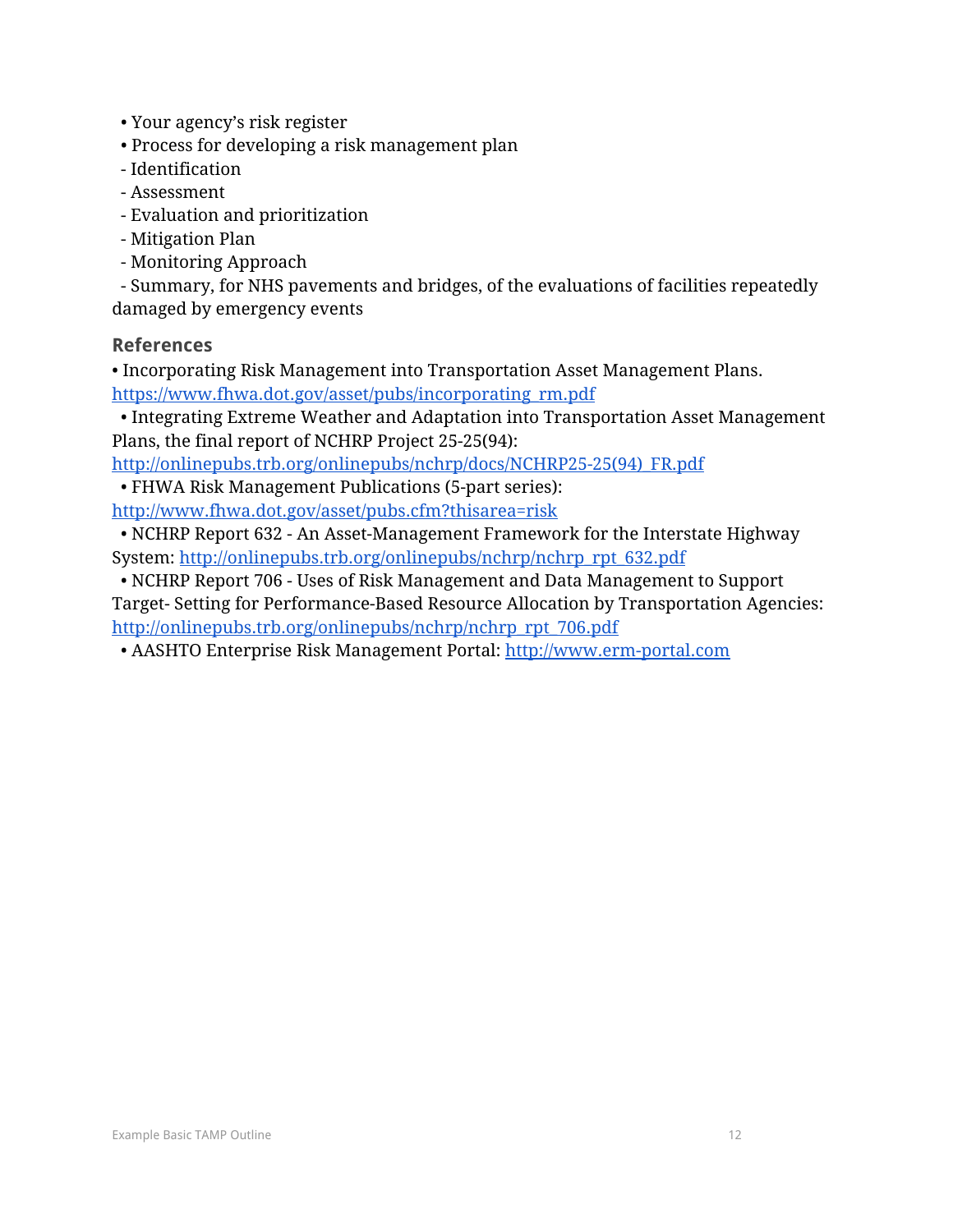# **Financial Plan**

The Financial Plan section of your TAMP includes anticipated available funding and estimated cost of expected future work. It is typically presented by asset type. This section is linked to, and reflective of, your agency's Capital Improvement Plan.

#### **Background**

TAM program funding should be presented in the context of your agency's overall funding sources and spending needs. This section will reference other sections of your TAMP which highlight asset condition and needs, and compare current needs with historical conditions and spending patterns. It is the basis for the analysis in the investment strategies section.

The focus of the section is the amount of funding that your agency has available, by funding stream or revenue source. The TAM financial plan will be linked to your agency's overall budget and Capital Improvement Plan, and will be updated in accordance with that.

#### **What to Include**

The following sub-sections may be included in the Financial Plan section of your agency's TAMP:

- Agency annual funding sources and budget
- Budgeting cycle and allocation decision process
- Overall TAM budget by activity type (e.g. maintenance, rehabilitation, data collection, etc.)
- TAM budget by asset type (and possibly sub-asset type)
- Process for the development of a financial plan
- Estimated cost of expected future work to implement investment strategies
- Estimated funding levels
- Future funding sources

- NHS pavement and bridge asset valuation and the investment necessary to maintain asset value

#### **References**

• Developing TAMP Financial Plans.

[https://www.fhwa.dot.gov/asset/pubs/developing\\_tamp\\_fp.pdf](https://www.fhwa.dot.gov/asset/pubs/developing_tamp_fp.pdf)

• Australian Financial Plans and Their Relevance to U.S. Transportation Agencies: <http://www.fhwa.dot.gov/asset/pubs/aufinancialplans.pdf>

• NCHRP Report 522 – A Review of DOT Compliance with GASB:

[http://onlinepubs.trb.org/onlinepubs/nchrp/nchrp\\_rpt\\_522.pdf](http://onlinepubs.trb.org/onlinepubs/nchrp/nchrp_rpt_522.pdf)

• NCHRP Report 608 - GASB34 - Methods for Condition Assessment and Preservation: [http://onlinepubs.trb.org/onlinepubs/nchrp/nchrp\\_rpt\\_608.pdf](http://onlinepubs.trb.org/onlinepubs/nchrp/nchrp_rpt_608.pdf)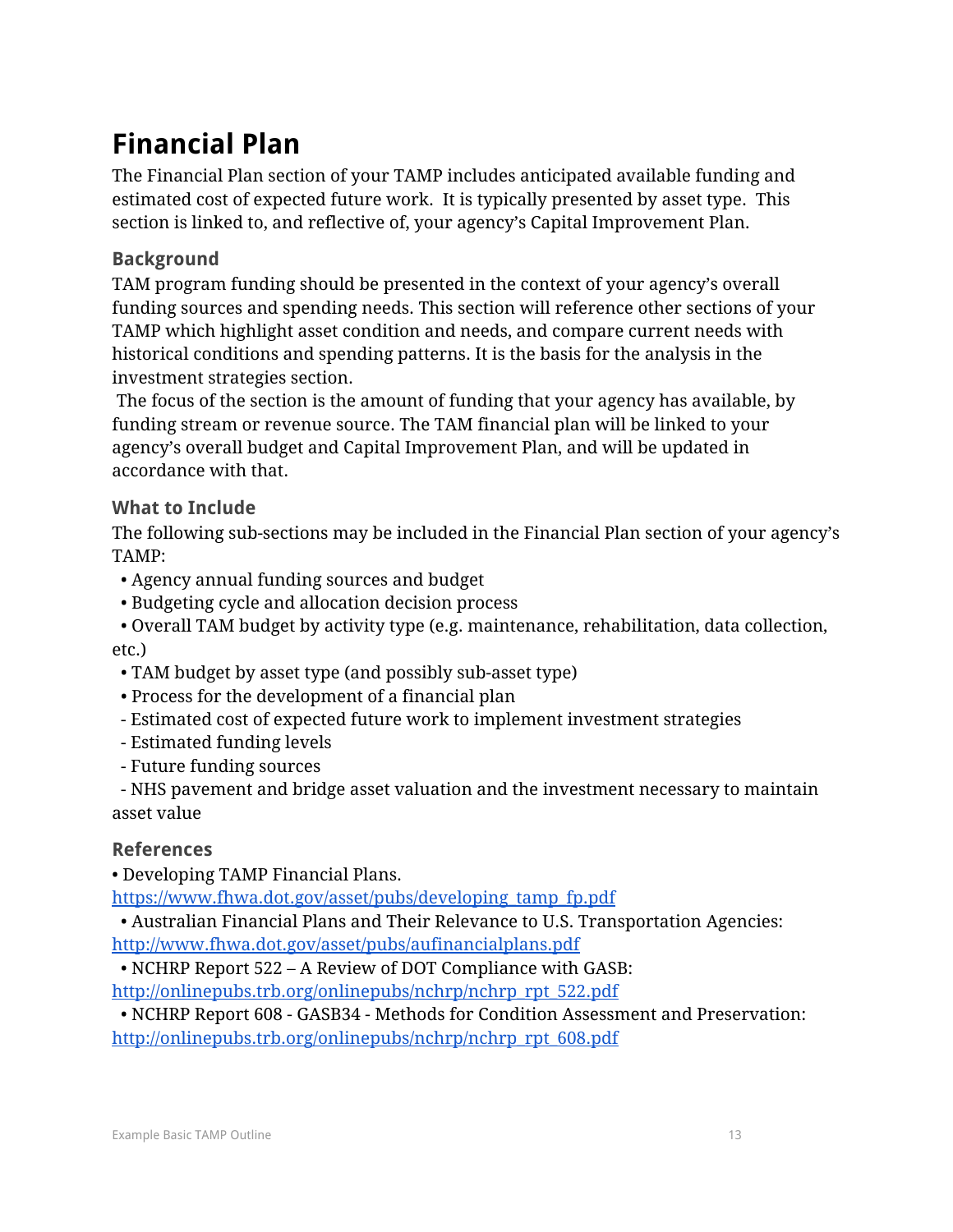### **Asset Valuation**

The Asset Valuation section of your TAMP provides a description of how your agency determines the value of your assets. It also includes the current, estimated value of each of your assets.

#### **Background**

Asset valuation is a required element of annual financial reporting by government agencies to the federal government. The details on requirements are included in the Government Accounting Standards Board Statement 34 (GASB 34). Asset valuation can be used to establish asset value, track asset depreciation, and estimate the asset service life. There are different approaches to meeting GASB34, including straight-line depreciation and the "modified approach." The data required for to estimate the asset value will depend upon the approach used. The references listed in this section provide more information on this topic.

The TAMP rule requires that agencies produce an estimate of asset value for NHS pavements and bridges. In addition to meeting a reporting requirement, asset valuation provides many benefits to TAM (and other purposes) for an agency, including:

• Asset management decision-making (e.g. comparing replacement vs. rehabilitation costs)

- Measuring loss of service potential
- Pricing and funding
- Determination of equity
- Risk management
- Sale and purchase of assets
- Benchmarking
- Taxation

#### **What to Include**

The following sub-sections may be included in the Asset Valuation section of your agency's TAMP:

- Description of the agency's valuation process
- Asset valuation reporting practices
- List of asset values (required for NHS pavements and bridges)
- Use of asset valuation throughout agency practices

#### **References**

• NCHRP Report 522 – A Review of DOT Compliance with GASB [http://onlinepubs.trb.org/onlinepubs/nchrp/nchrp\\_rpt\\_522.pdf](http://onlinepubs.trb.org/onlinepubs/nchrp/nchrp_rpt_522.pdf)

• NCHRP Report 608 - GASB34 - Methods for Condition Assessment and Preservation [http://onlinepubs.trb.org/onlinepubs/nchrp/nchrp\\_rpt\\_608.pdf](http://onlinepubs.trb.org/onlinepubs/nchrp/nchrp_rpt_608.pdf)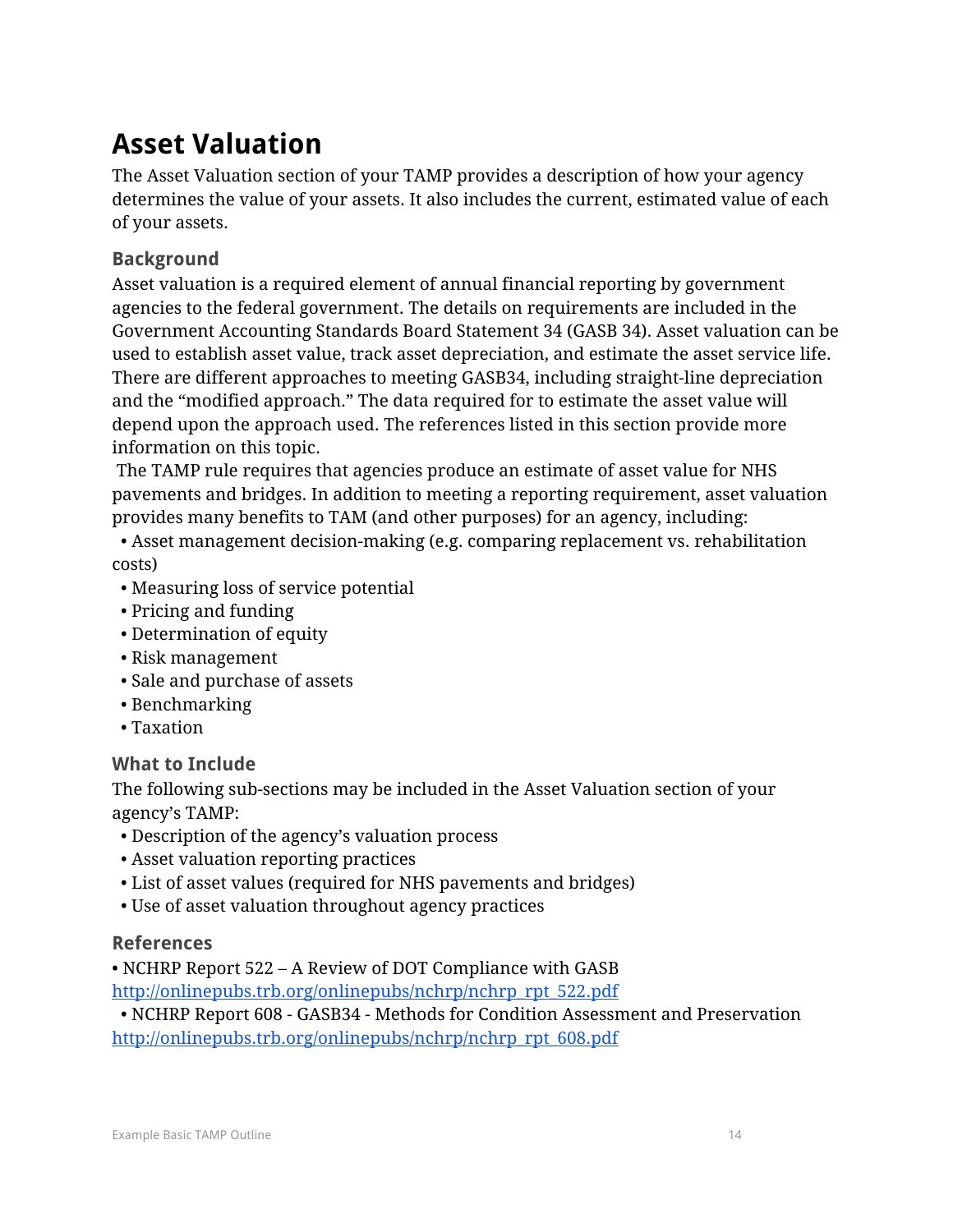### **Investment Strategies**

Federal rules define 'investment strategies' as "a set of strategies that result from evaluating various levels of funding to achieve State DOT targets for asset condition and system performance effectiveness at a minimum practicable cost while managing risks. " In practice, the Investment Strategies section of your TAMP describes the process by which your agency translates your data, objectives, measures and policies into decisions about how to spend its constrained resources. This section uses the budget described in the Financial Plan section and provides at least two scenarios: 1) projected trends toward goals using the existing budget; and 2) the budget needed to meet all goals.

#### **Background**

Your agency's TAM investment strategy is the product of the policies, goals and measures you have identified, viewed within the context of your asset data, valuation, and forecasted growth, and other factors detailed in the previous sections of your TAMP. Your investment strategy leads to a well-defined plan that specifies how funds will be allocated across assets and TAM activities in both the short and long-term. The process could follow the following four steps:

1. Translate goals and objectives into levels of service and performance targets

- 2. Analyze assets to determine short-term and long-term needs
- 3. Determine service gaps based on targets
- 4. Create investment plan detailing short term and long term work

This process should lead you to a set of (at least two) scenarios:

- 1. Projected performance based on current funding levels; and
- 2. Funding amount needed to meet your targets and goals

The strategies should lead to a program of projects for inclusion in the Statewide Transportation Improvement Program (STIP) that would:

1. Achieve and sustain a desired state of good repair over the life cycle of the assets,

2. Improve or preserve the condition of the assets and the performance of the NHS relating to physical assets,

3. Make progress toward achievement of the State targets for asset condition and performance of the NHS, and

4. Support progress toward the achievement of the national goals.

The plan shall demonstrate how the strategies satisfy these four requirements.

#### **What to Include**

The following may be included in the Investment Strategies section of your agency's TAMP:

• The relevant policies, objectives, measures and targets that are driving your investment strategy, and the reasons for the different scenarios

- Descriptions of the two (or more) scenarios
- An investment plan with budget levels, proposed projects, etc.
- Discussion of how investment strategies make or support progress towards achieving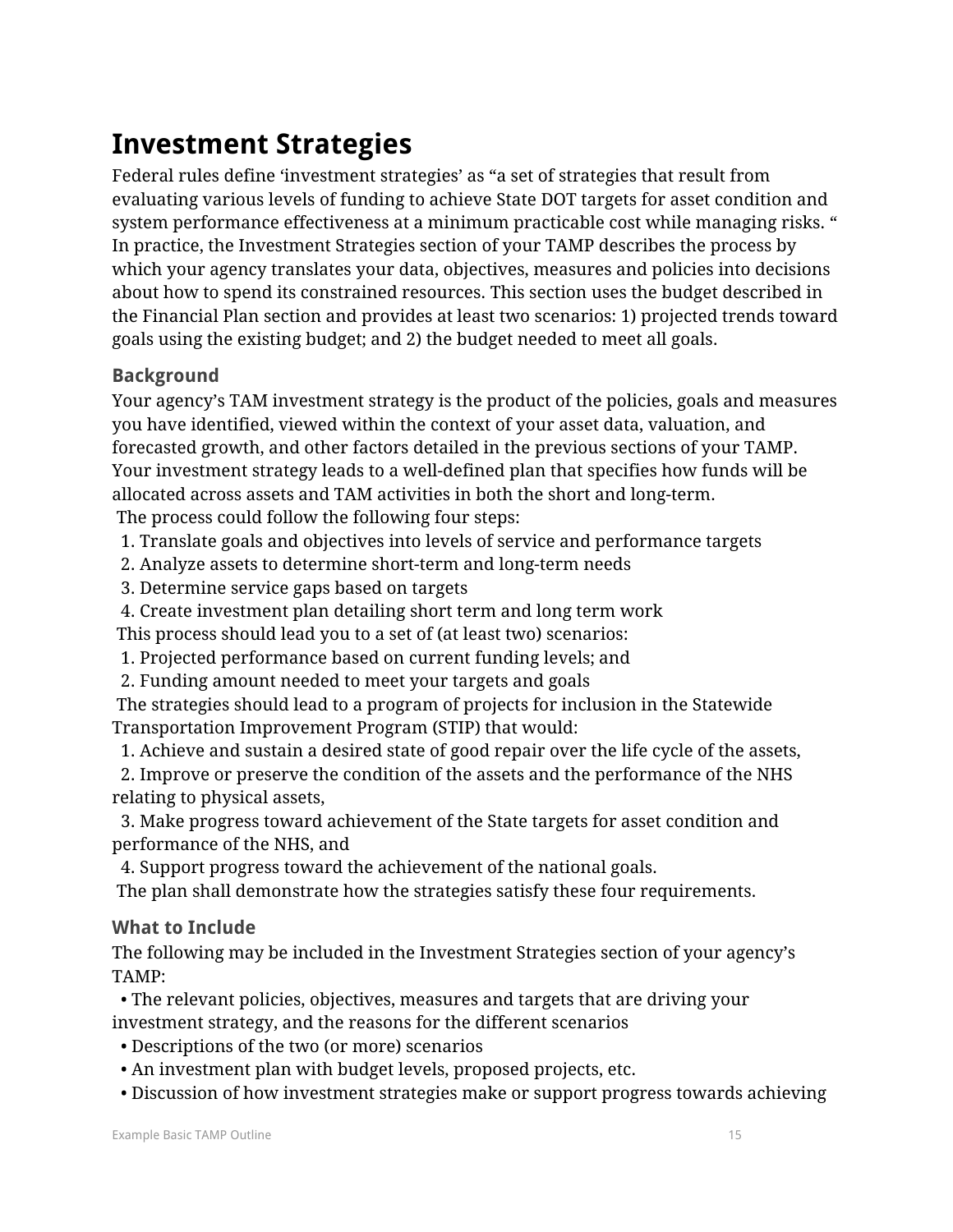SGR, improving or preserving the condition of the NHS, achieving state DOT targets, and achieving national performance goals.

• Process for developing investment strategies, which shall be influenced by the performance gap analysis, lifecycle planning, risk management, and financial plan.

Note: if you have not included a Future Demand section in your TAMP, a description of how projected future growth is impacting the scenarios could be included here.

#### **References**

• NCHRP Report 545 - Analytical Tools for Asset Management [http://onlinepubs.trb.org/onlinepubs/nchrp/nchrp\\_rpt\\_545.pdf](http://onlinepubs.trb.org/onlinepubs/nchrp/nchrp_rpt_545.pdf)

• NCHRP Report 632 - An Asset-Management Framework for the Interstate Highway System [http://onlinepubs.trb.org/onlinepubs/nchrp/nchrp\\_rpt\\_632.pdf](http://onlinepubs.trb.org/onlinepubs/nchrp/nchrp_rpt_632.pdf)